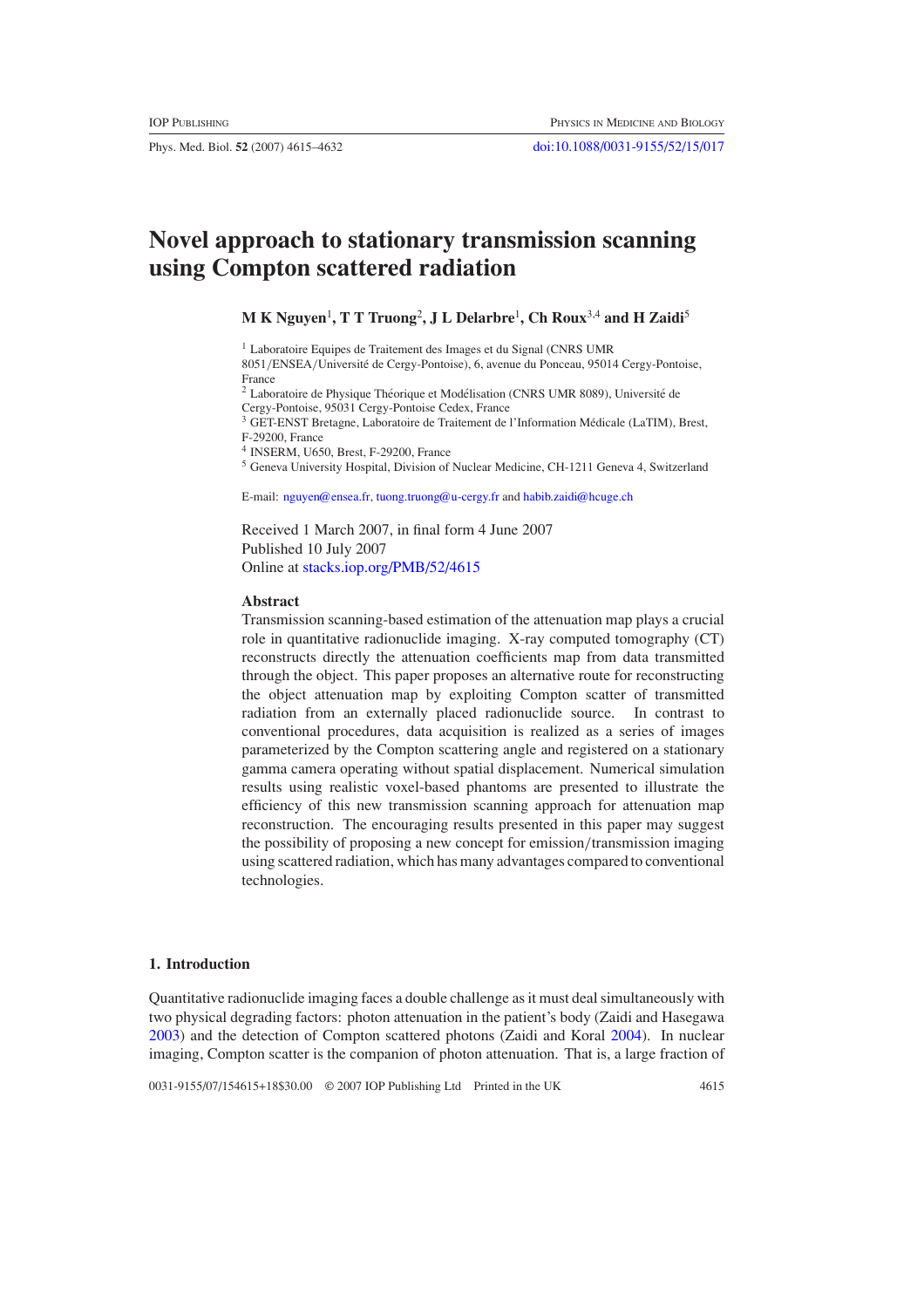the photons that are attenuated instantly fall into the category of a potential scatter-corrupting photon. A photoelectric absorption contributes only to attenuation, but a Compton scatter interaction increases attenuation and also sets up a potential scatter corruption. Uncorrected data are therefore of little relevance for medical diagnosis and radiation therapy planning, since clinically relevant features may not be suitably exposed to the scrutiny of physicians. This explains why attenuation correction in nuclear imaging has been always a domain of intense research interest (Zaidi and Hasegawa [2003\)](#page-17-0).

In x-ray computed tomography (CT), which delivers anatomical information, the object under study, e.g. the human body, is characterized by its attenuation properties. The working principle of CT is based on the Radon transform of the attenuation map, which was introduced by J Radon in his seminal paper of 1917 (Radon [1917](#page-17-0)). However, in radionuclide tomographic imaging (SPECT or PET), the aim is to reconstruct the distribution of a radiotracer to obtain related functional or physiological information. In this case, attenuation intervenes as an impairing factor. Thus a substantial number of algorithms have been designed to cope with the attenuation effect (Barrett 1981, Gullberg *et al* [1985,](#page-17-0) King *et al* [1996,](#page-17-0) Zaidi and Hasegawa [2003\)](#page-17-0). In radionuclide imaging, the image formation process in the presence of a known nonuniform attenuation map is described by the attenuated x-ray transform of the activity distribution. Thus, the proper approach to solving the attenuation problem consists in finding the analytic inversion of this transform. This turned out to be an open mathematical problem for many years, and has been solved only recently (Novikov [2002\)](#page-17-0). Determining the attenuation map of an object is therefore an indispensable task to perform image reconstruction in nuclear imaging.

In this work, we deal mainly with attenuation due to Compton scattering owing to the fact that for single-photon emitting radiotracers used for nuclear imaging, absorption by photoelectric effect is negligible (Zaidi and Hasegawa [2003](#page-17-0)). The use of scattered radiation has been advocated long ago (Cesareo *et al* [1992](#page-16-0)) as a means to reconstruct the electron density map *ne*, which is in turn is related to the local attenuation coefficient of the medium (Clarke *et al* [1976,](#page-16-0) Hussein [1989](#page-17-0)). This idea has been implemented in the so-called 'Compton tomography' concept, in which gamma rays from a fixed point source illuminate an object and scattered radiation is detected by a movable collimated pixel detector (Battista and Bronskill [1981](#page-16-0), Holt *et al* [1984](#page-17-0), Norton [1994](#page-17-0)). Unfortunately this procedure introduces a new attenuated Radon transform on tori, for which an inversion formula is not available (except in two dimensions). Thus up to now, the way scattered radiation could be exploited to determine attenuation in a satisfactory way remained an open problem.

Recently, an elegant approach was proposed to exploit Compton radiation scattering in gamma-ray emission imaging (Nguyen and Truong [2002a](#page-17-0), [2002b,](#page-17-0) Nguyen *et al* [2004,](#page-17-0) Truong *et al* [2007](#page-17-0)). Instead of considering scatter as an unwanted factor which decreases image quality and quantitative accuracy, it was proposed to exploit it to establish a novel imaging principle based on measurement of Compton scattered radiation. Image formation is now modeled by neglecting attenuation effects using the so-called compounded conical Radon transform (CCRT) (Nguyen and Truong [2002a\)](#page-17-0). This transform is shown to be invertible and uses, for its inversion, data collected at different scattering angles, instead of the spatial rotation angle of the camera. The feasibility of three-dimensional (3D) object reconstruction from its scattered radiation is thereby established. An important by-product of this new imaging principle turns out to be a novel approach to performing transmission scanning in order to estimate the attenuation map, which is the main topic addressed in this paper.

We present the working principle of this new concept for determining the electron density  $n_e$  from scattered radiation. It consists in illuminating the object by a point source of known intensity and location in space and detecting scattered radiation by a standard stationary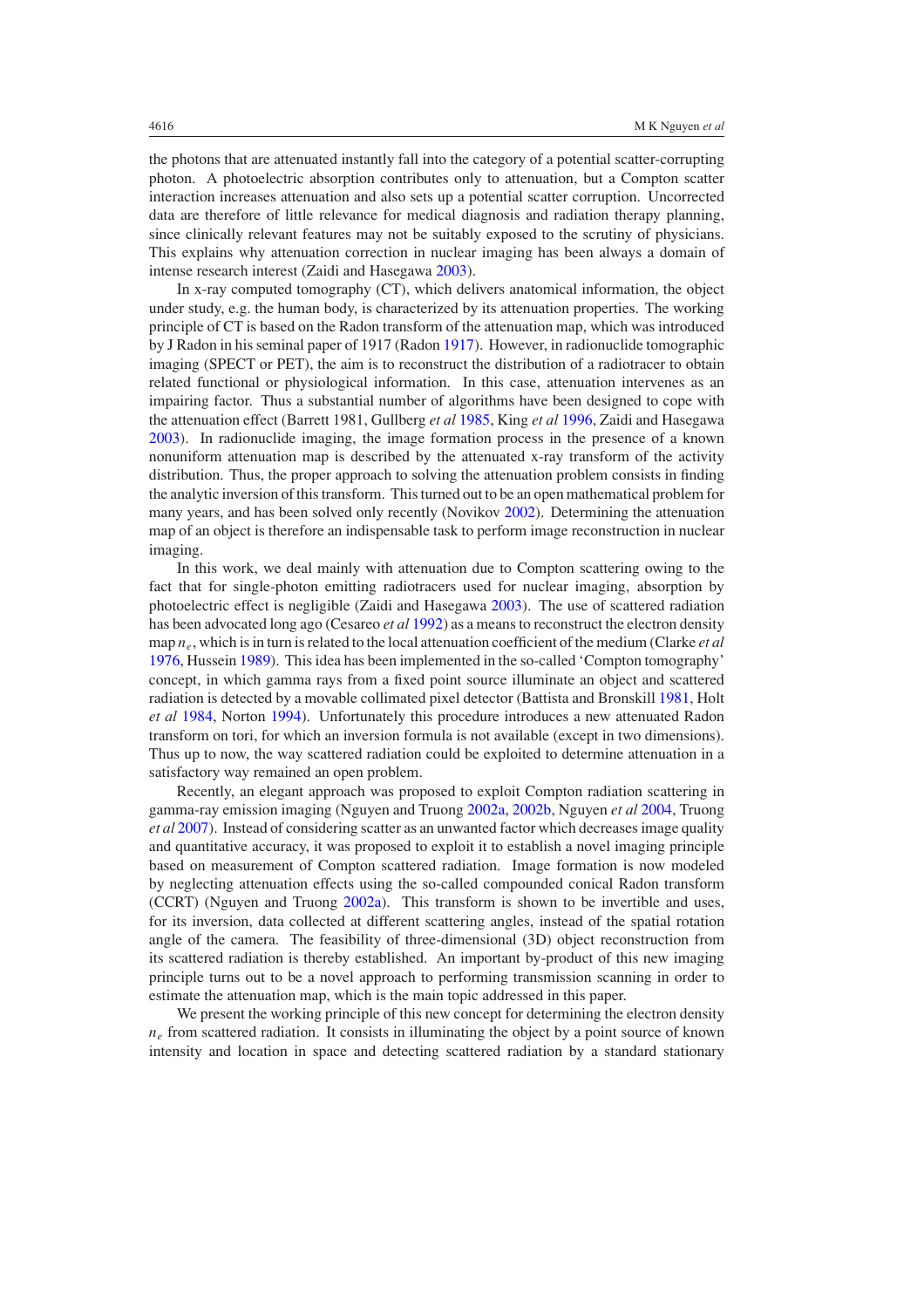collimated gamma camera (in a fixed position). This situation is in fact a particular case of scattered radiation imaging of an extended radiating object as described in Nguyen and Truong [\(2002a\)](#page-17-0). But now the unknown is not the source activity distribution but the electron density *ne*. An inversion formula therefore exists giving  $n_e$  in terms of the photon flux density measured on the detector. As  $n_e$  and the linear attenuation coefficient are interrelated, we show that the use of this inversion formula together with an appropriately constructed correction algorithm leads to a very accurate estimation of the object attenuation map. The analysis of the numerical behavior of the correction procedure is realized. Simulations on realistic voxel-based phantoms are presented followed by a discussion of the reconstruction results. Finally, perspectives for dual-modality emission*/*transmission imaging based only on scattered radiation are discussed. Note that a considerable number of dual-modality imaging technologies have been developed during the last decade combining SPECT (or PET) imaging with x-ray CT (Keidar *et al* [2003](#page-17-0)) or through transmissionless derivation of the attenuation map (Gourion *et al* [2002](#page-17-0)). However, none of them use scattered radiation directly for imaging. The work presented here focuses on an alternative technique for reconstructing the object attenuation map by exploiting Compton scattered radiation from an external radionuclide transmission source.

#### **2. Materials and methods**

# *2.1. Novel reconstruction method of electron density using Compton scattered radiation*

In this section we describe a novel method to determine the electron density of an object, which subsequently leads to determination of its attenuation map.

To present the working principles, let us recall the principle of emission imaging using Compton scattered radiation. An object (e.g. human organ) in which a radiotracer (e.g. <sup>99*m*</sup>Tc) is injected emits gamma photons of energy  $E_0 = 140$  keV. In conventional SPECT imaging, a collimated gamma camera collects the emitted photons along a given direction and produces a projection. Using a set of projections from a sufficient number of angular directions, the object can be reconstructed in three dimensions revealing its inner functional state. However, photon scattering inside the medium will blur the recorded data and affect strongly the quality of the resulting reconstructions.

On the other hand, if one sets the gamma camera to operate in stationary mode (from a fixed position) to record scattered photons (instead of primary photons) of lower energies  $E(90 \text{ keV} < E < 140 \text{ keV})$ , then a series of images labeled by *E* can be generated. If one considers that most of these photons will undergo single Compton scattering with electrons inside the object (since higher order scattered photons have much lower probability of being detected in this window, as reported in many Monte Carlo simulation studies (Zaidi [1999](#page-17-0), Kojima *et al* 1999, Zaidi and Koral [2004\)](#page-17-0)), then the recorded data are directly related to the electronic distribution *ne*. As shown in Nguyen and Truong [\(2002a\)](#page-17-0), the photon flux density measured on the gamma camera is expressed by the CCRT of the object activity density. Object reconstruction is consequently described by the inversion of the CCRT. This has been done in Nguyen and Truong [\(2002b\)](#page-17-0) at constant electronic density and without attenuating effects.

In general, to account correctly for attenuation effects, the image formation should be modeled by the attenuated compounded conical Radon transform (or a-CCRT), in which attenuation factors are introduced along the photon paths. The a-CCRT formulation is similar to the well-known attenuated x-ray transform. However, its inverse has not been found yet, even if the attenuation map is known beforehand. In an ideal situation, one should be able to determine at the same time electron density (or attenuation map) and activity distribution from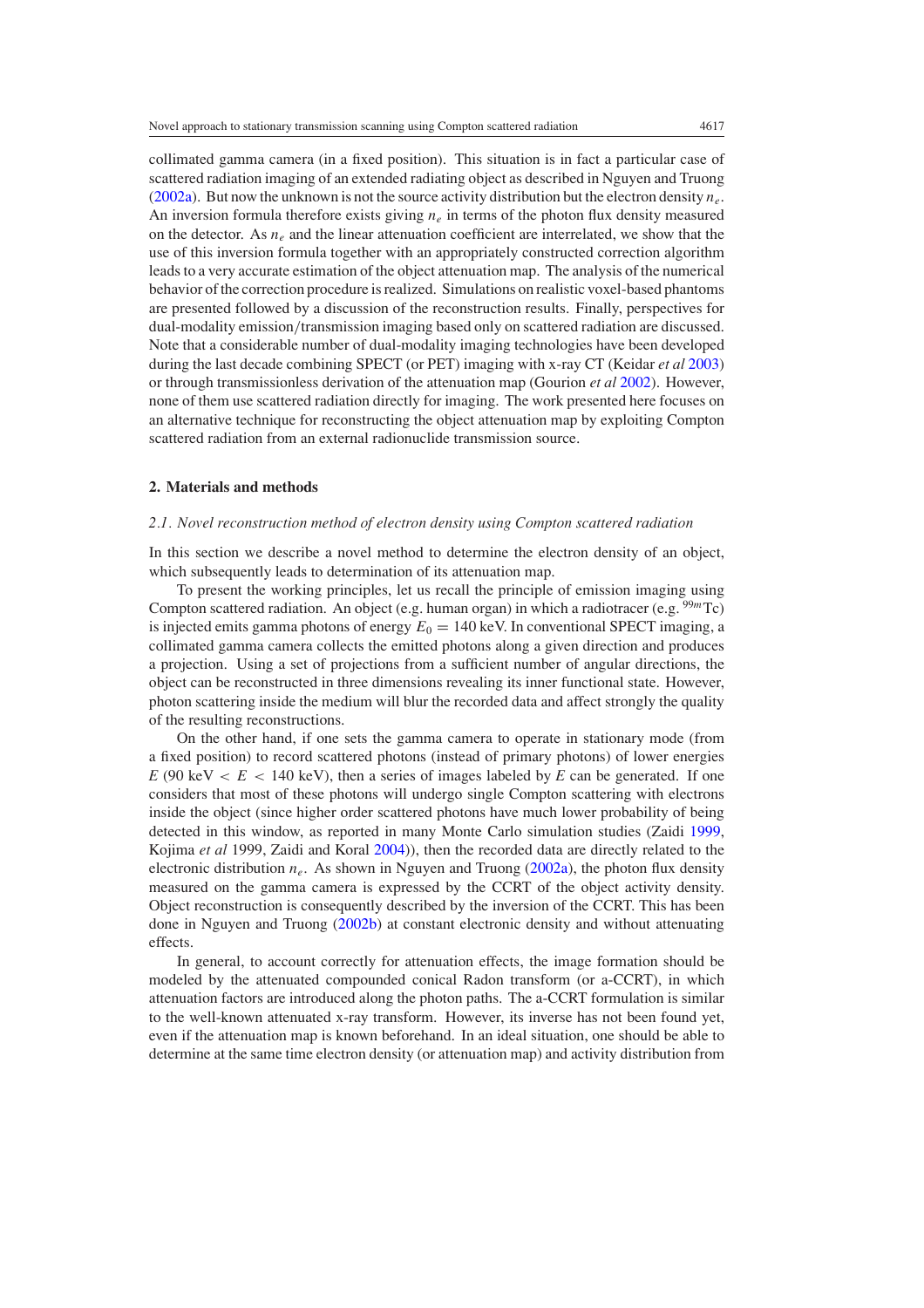<span id="page-3-0"></span>one set of measurements. Since this is not the case, we shall proceed by approximations as often done to tackle difficult problems (Zeng *et al* [2002](#page-17-0)). We begin by considering the CCRT formulation of the image formation process in the presence of nonuniform electron density *ne*. This time we regard  $n_e$  as unknown and assume the activity distribution to be given. In fact, the transmission scanning system simply consists of a calibrated point source positioned at a known site. The photon flux density measured by the camera gives a first direct estimate of *ne*. We therefore propose an iterative method, based on the properties of the CCRT, to construct the object attenuation map. This method presents two main advantages:

– the attenuation map constructed in this way is photon energy dependent;

– the data acquisition procedure, which consists in collecting series of images at various scattering angles, is performed without having to move the detector.

As this new imaging concept uses scattered radiation, it requires high performance detector systems with excellent energy resolution. Thus, this concept is not meant to work on standard Anger cameras but might be applicable on new generation solid-state systems such as cadmium zinc telluride (CZT) detector arrays (Kim *et al* [2006](#page-17-0), Gagnon *et al* [2001](#page-17-0)). Possible angular uncertainties related to finite detector energy resolution may be treated as in the case of Compton cameras (Hirasawa and Tomitani [2004,](#page-17-0) Mihailescu *et al* 2007). It is recognized that ignoring higher order scattering owing to the complexity of the model is one major limitation of this work and will be targeted for further research. In subsection 2.1.1, we describe first the working principles of our method and then in subsection [2.2](#page-4-0) the corresponding iterative attenuation correction algorithm.

*2.1.1. Electron density computation.* In this subsection, we establish the relation giving the electron density in terms of the measured scattered photon flux density and the point source intensity.

Let S be the location of a point source of intensity  $f_0$ , which is the number of photons emitted uniformly per unit time around the  $4\pi$  solid angle (figure [1\)](#page-4-0). The number of photons per unit time emitted along a direction **n** in a solid angle  $d\Omega_n$  is

$$
\frac{f_0}{4\pi} \,\mathrm{d}\Omega_{\mathbf{n}}.\tag{1}
$$

From this emitting site **S**, there will be an incoming flux density on a scattering site **M** located at a distance *SM* (with  $SM = |\overrightarrow{SM}|$ ) from **S** equal to

$$
\frac{f_0}{4\pi\,SM^2}.\tag{2}
$$

At this site M, there are  $n_e(M)$  dM electrons in a volume dM around M. The number of scattered photons per unit area arriving at the detection site **D** on the gamma camera under a scattering angle *θ* is

$$
dg(\mathbf{D}, \theta) = \frac{f_0}{4\pi SM^2} n_e(\mathbf{M}) d\mathbf{M} \frac{d\sigma^C}{d\Omega} \frac{1}{MD^2} \mathcal{A}_{\mu}(SM, MD),
$$
 (3)

where  $\frac{d\sigma^C}{d\Omega}$  is the Compton differential cross section given by the Klein–Nishina formula (Barrett 1981). Since the product of the incoming flux density by the number of scatterers and by the Compton scattering cross section yields the number of particles scattered in the solid angle in the direction of angle  $\theta$ , we must introduce the factor  $1/MD^2$  (the square of the distance from site **M** to site **D**), to get the flux density arriving at detection site **D**.

 $A<sub>u</sub>(SM, MD)$  represents the total attenuation factor from emission to detection

$$
\mathcal{A}_{\mu}(SM, MD) = \exp\bigg(-\int_{SM} \mu(\mathbf{r}, E_0)\delta(SM) \, \mathrm{d}\mathbf{r} - \int_{MD} \mu(\mathbf{r}, E)\delta(MD) \, \mathrm{d}\mathbf{r}\bigg),\tag{4}
$$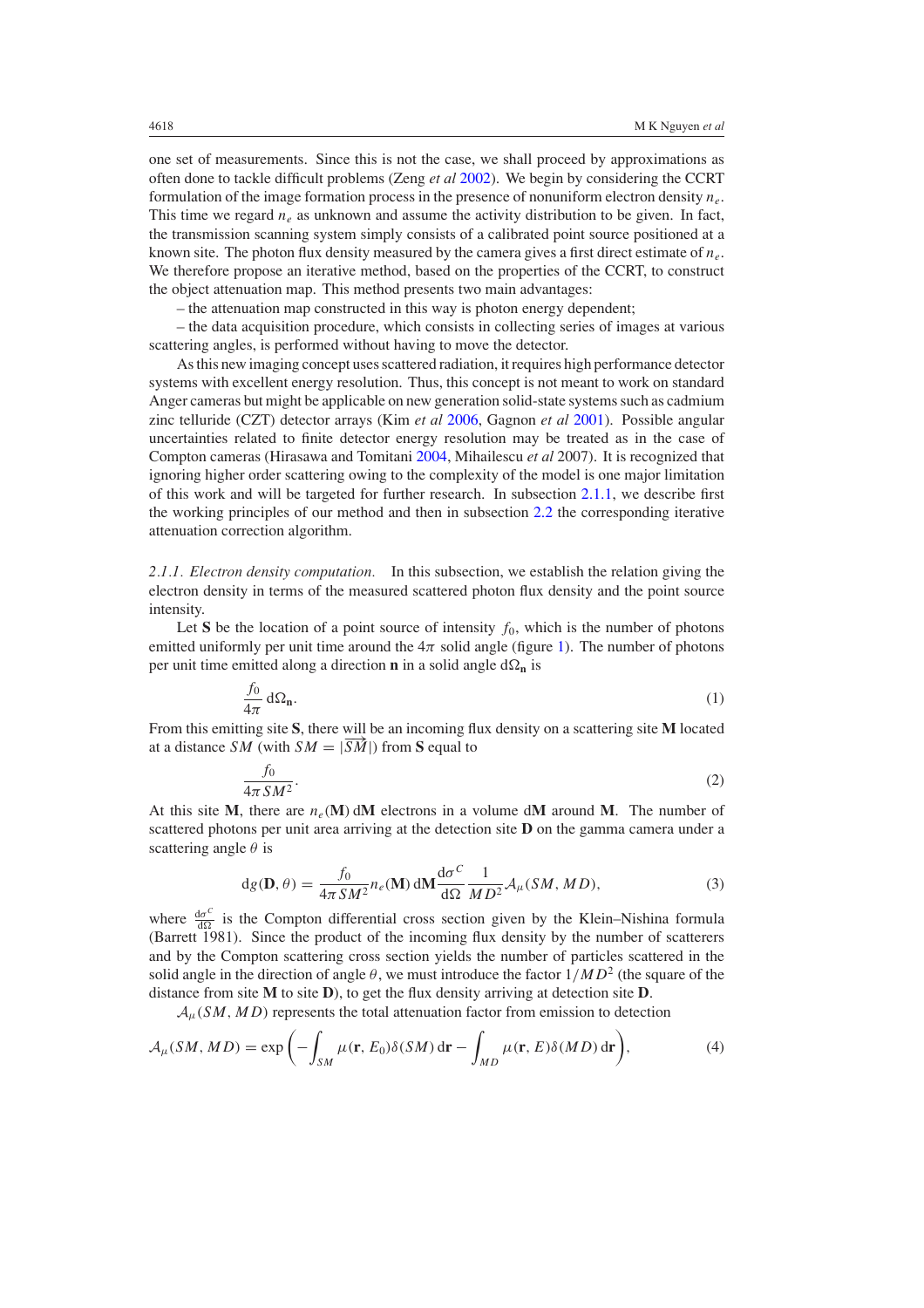<span id="page-4-0"></span>

Figure 1. Geometric parameters of photon scattering in a medium resulting from point source transmission scanning.

where  $\mu(\mathbf{r}, E)$  is the linear attenuation coefficient at site **r** and energy E which can be expressed in terms of  $\sigma_E(\mathbf{r})$ , the Compton cross section at energy *E* of material at site **r**, as

$$
\mu(\mathbf{r}, E) = \sigma_E(\mathbf{r}) n_e(\mathbf{r}). \tag{5}
$$

The delta distributions restrict the integration to lines *SM* and *MD* in equation [\(4\)](#page-3-0).

The flux density at the detector per unit volume is a nonlinear functional of  $n_e$  given by

$$
\frac{dg(\mathbf{D}, \theta)}{d\mathbf{M}} = \frac{f_0}{4\pi} \frac{1}{SM^2} n_e(\mathbf{M}) \frac{d\sigma^C}{d\Omega} \frac{1}{MD^2} \mathcal{A}_\mu(SM, MD).
$$
(6)

Therefore obtaining  $n_e$  directly from the measurement of  $dg(D, \theta)/dM$  would not be possible. This is why an alternative strategy is proposed. The idea is to start first with a linearized form of equation (6), which is quite natural

$$
\frac{dg(\mathbf{D}, \theta)}{d\mathbf{M}} = \widetilde{g}(\mathbf{D}, \theta) = \frac{f_0}{4\pi} \frac{1}{SM^2} n_e(\mathbf{M}) \frac{d\sigma^C}{d\Omega} \frac{1}{MD^2},\tag{7}
$$

which precisely amounts to neglecting the nonlinear factor  $A_\mu(SM, MD)$  and construct an efficient algorithm based on equation (7). This is done in the next subsection.

# *2.2. Iterative attenuation correction algorithm (IAC) using scattered radiation*

Because of the presence of the collimator, site **M** is just situated on a line parallel to the collimator axis at site **D**. So in an appropriately chosen coordinate system, we would have for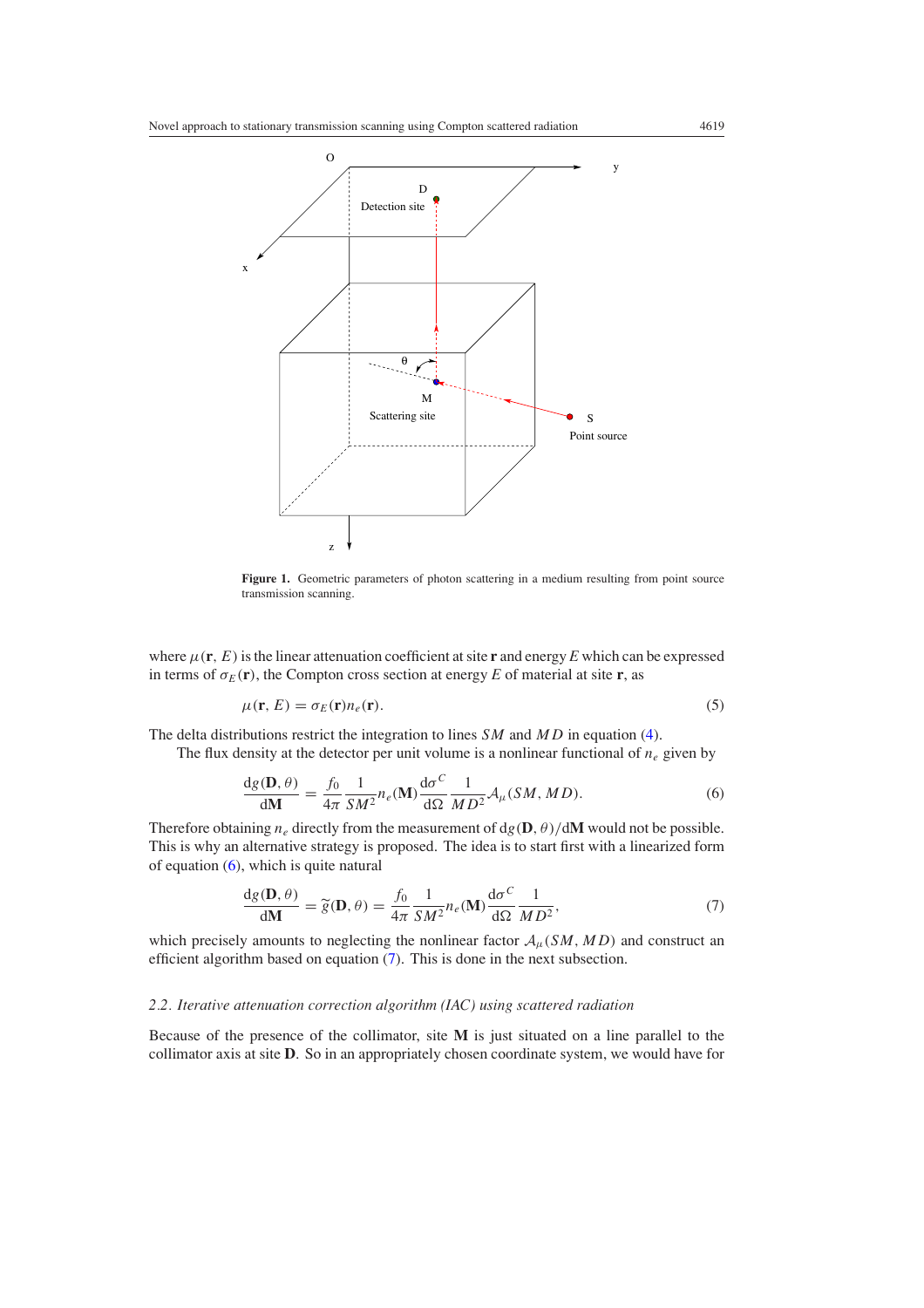<span id="page-5-0"></span>a given point source located at  $S = (x_S, y_S, z_S), (x_M = x_D, y_M = y_D)$  and  $D = (x_D, y_D, 0)$ . Consequently,

$$
\widetilde{g}(\mathbf{D}, \theta) = n_e(x_M, y_M, z_M) \frac{f_0}{4\pi} \frac{d\sigma^C}{d\Omega} \frac{1}{(x_M - x_S)^2 + (y_M - y_S)^2 + (z_M - z_S)^2} \frac{1}{z_M^2},
$$
(8)

with

$$
z_M = z_S - \cot \theta \sqrt{(x_M - x_S)^2 + (y_M - y_S)^2},
$$

or alternatively

$$
\widetilde{g}(\mathbf{D}, \theta) = n_e(x_D, y_D, z_S - \cot \theta \sqrt{(x_D - x_S)^2 + (y_M - y_S)^2})
$$

*f*0 4*π*  $d\sigma^C$  $d\Omega$  $\sin^2\theta$  $(x_M - x_S)^2 + (y_M - y_S)^2$ 1  $\sqrt{(z_S - \cot \theta \sqrt{(x_M - x_S)^2 + (y_M - y_S)^2})^2}$ *.* (9)

Therefore one may rewrite equation (9) to extract the electronic density as

$$
n_e(x_M, y_M, z_M) = \tilde{g}(x_M, y_M, \theta) \frac{4\pi}{f_0(\frac{d\sigma^C}{d\Omega})} z_M^2 ((x_M - x_S)^2 + (y_M - y_S)^2 + (z_M - z_S)^2). \tag{10}
$$

In fact, this is only a first estimate of  $n_e$ . If the attenuation factor is taken into account, equation (10) would have the form

$$
n_e(x_M, y_M, z_M) = \tilde{g}(x_M, y_M, \theta) \frac{4\pi}{f_0(\frac{d\sigma^C}{d\Omega})} \frac{1}{\mathcal{A}_\mu(SM, MD)}
$$
  

$$
z_M^2((x_M - x_S)^2 + (y_M - y_S)^2 + (z_M - z_S)^2).
$$
 (11)

These considerations suggest the formulation of an attenuation correction algorithm as described in the following steps. Since  $\mu$  is unknown,  $\mathcal{A}_{\mu}(SM, MD)$  is also unknown. We aim to obtain the best possible estimate of  $n_e$  using equation [\(5\)](#page-4-0) with what is available at hand, i.e., equation (10).

Thus starting from actually collected data on the detector  $\widetilde{g}(\mathbf{D}, \theta)$ , identified as the zeroth step data  $\tilde{g}^0(\mathbf{D}, \theta)$ , the use of equation (10) would yield a first estimate of the electronic density which shall be called  $n_e(0)$ . From now on to simplify notation we shall drop the spatial dependence of  $n_e(\mathbf{r})$  as stated in equation [\(5\)](#page-4-0) and denote the *j*th step value of  $n_e$  by  $n_e(j)$ . We obtain a first estimate of  $\mu$  using equation [\(5\)](#page-4-0), which shall be denoted  $\mu^0$  and then compute the attenuation factor  $A_{\mu^0}$  to obtain the first corrected estimate as

$$
\frac{\widetilde{g}^0(\mathbf{D}, \theta)}{\mathcal{A}_{\mu^0}} = \widetilde{g}^1(\mathbf{D}, \theta),\tag{12}
$$

where the attenuation effect has been removed in this first step. Thus the correction is aimed at obtaining collected data in the absence of attenuation.

We can repeat the procedure starting from  $\tilde{g}^1(\mathbf{D}, \theta)$ , instead of  $\tilde{g}^0(\mathbf{D}, \theta)$ , reconstruct  $n_e(1)$ using equation (10), compute  $\mu^1$  (using equation [\(5\)](#page-4-0)) and  $\mathcal{A}_{\mu^1}$  (using equation [\(4\)](#page-3-0)) and end up with  $\tilde{g}^2(\mathbf{D}, \theta)$ . The iterative process will be stopped whenever the mean relative quadratic error  $(MRQE)_{n_e}$  between two consecutive values  $n_e(j-1)$  and  $n_e(j)$ , for  $j = 1, 2, \ldots$ , is less than a given threshold (1% for example). This process is called the iterative attenuation correction (IAC) algorithm and is summarized in figure [2.](#page-6-0)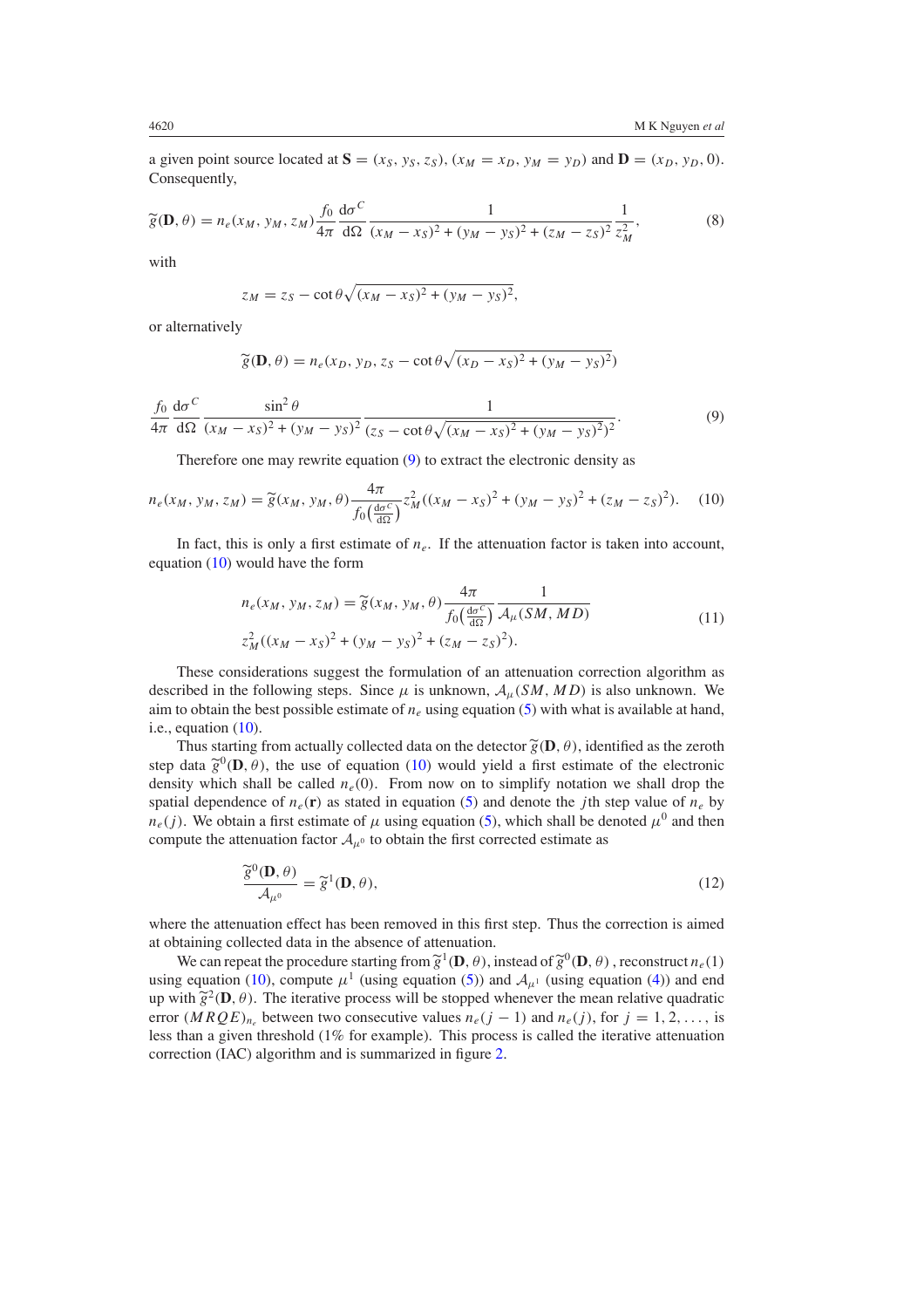<span id="page-6-0"></span>

Figure 2. Flowchart of the iterative attenuation correction (IAC) algorithm.

#### *2.3. Practical considerations for the implementation of the IAC algorithm*

In the human body, one may simplify things by assuming that the only materials found are soft tissues and bones (lungs are also soft tissues). However, their average atomic number *Z* is not directly accessible. It is usually admitted that soft tissue is structurally close to water and its electronic density may vary but will never come close to that of bone or air (e.g. lungs). Similar considerations are valid for bone or lung tissues. So an estimated value of  $n_e(\mathbf{r})$  allows us to determine what type of material is met at the studied site. Using *a priori* knowledge about existing materials at a particular point of interest, we can estimate its average atomic number *Z* and consequently assess its scattering cross section  $\sigma_{E,m}(\mathbf{r})$  for a material *m* and compute its attenuation coefficient. The IAC algorithm so set up should provide the best possible reconstruction of the medium electron density.

On each line perpendicular to the detector equipped with a parallel hole collimator, the location of the scattering site could be determined by the photon energy for given a given point source position. Geometrically, for a gamma ray emanating from a point source **S**, the scattering angle fixes only the scattering site **M** on the line perpendicular to the detector at **D**, because of collimated detection. Better angular accuracy implies better geometrical accuracy. If the radiating point source is placed on the opposite side of the detector after the object, the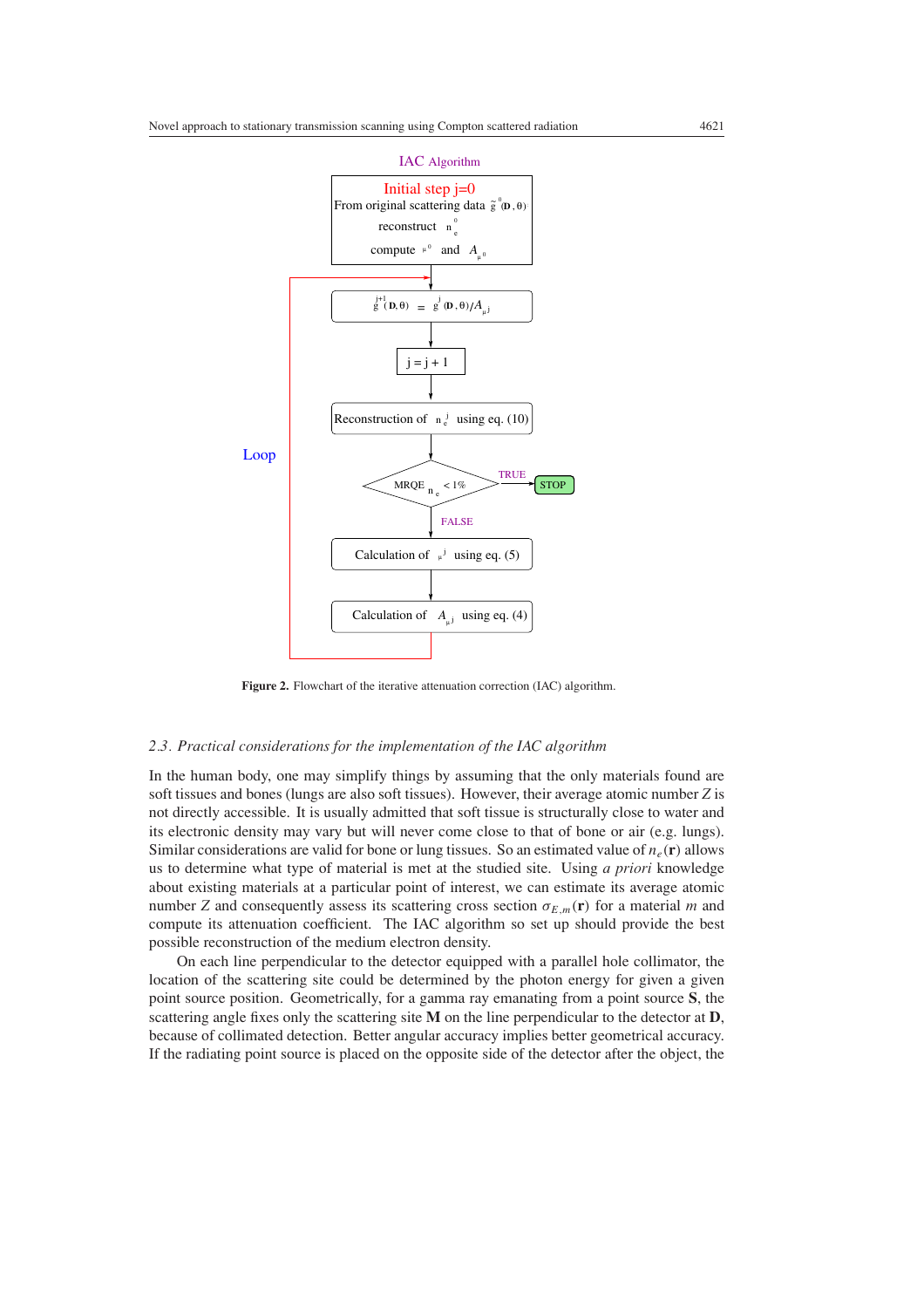

**Figure 3.** Source *A* does not allow correct reconstruction inside the cone whereas source *B* allows a correct reconstruction of the entire object.

majority of interactions will be small angle scattering. Thus scattering sites will be located inside a thin cone, as shown in figure 3. Collected scatter data are then concentrated and not usable. This is the reason why it is more appropriate to place the source on the side of the object as shown in figure 3 (point source *B*). In this way, for the same energy resolution of the detector, more scattering sites will contribute to the image.

## *2.4. Convergence behavior of the IAC algorithm*

2.4.1. *General observations*. In this section we present convergence arguments for the practical implementation of the IAC algorithm. We first make some general observations on the nature of errors one may encounter. A detailed mathematical discussion of the convergence of the process is beyond the scope of this paper and will be the subject of future research. Instead, we will propose a simplified but realistic model to show how convergence can be reached for a given site of the object. The results will then be applied to the totality of its sites. This of course leads to additional corrections to be carried out whenever convergence is poor or non-existing in order to achieve a realistic reconstruction at the end.

Equations [\(10\)](#page-5-0) and [\(5\)](#page-4-0) are used cyclically to estimate electronic density and photon flux density at a site of the detector. Equation [\(6\)](#page-4-0) shows that global loss of photons depends on the product  $n_eA(d)$ , where *d* is the mean length of the photon path. But attenuation itself is also directly dependent on electronic density. So if *ne* is overestimated, the excess of scattered photons at the scattering site may be compensated by a stronger attenuation along the photon path. Thus, there may be more than one object giving rise to the same recorded data.

The IAC algorithm realizes a stepwise estimation of  $n_e$  and a stepwise correction to the number of photons on a detection pixel. The *j*th step estimation of  $n_e$  should in principle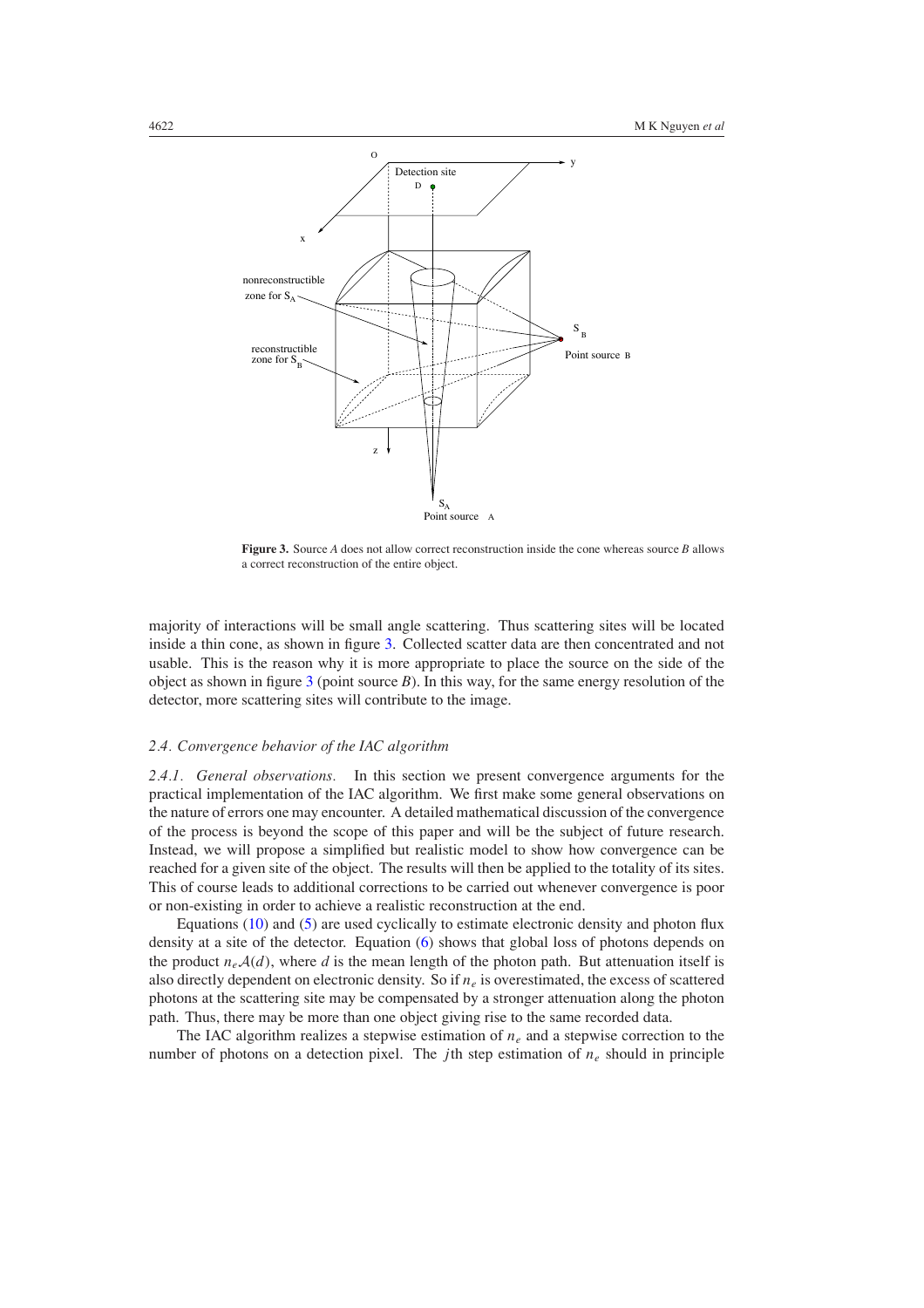<span id="page-8-0"></span>produce a more accurate estimation of attenuation than the preceding step and in turn should give a better estimate of  $n_e$ . However, at this stage, the estimate may be larger or smaller than its expected nominal value.

Let us assume that  $n_e$  is overestimated at this *j*th step. The attenuation will be also too high, which means a lower value of  $A$  in equation (13). Three possibilities may arise:

- (i) Roughly one may say that the product  $n_e\mathcal{A}$  has correct values but with wrong values of *ne* and A. The algorithm yields a wrong estimate for *ne*.
- (ii) The product  $n_e A$  is underestimated, the values of  $n_e$  are at first too large but will decrease and will then tend toward the correct value at the end.
- (iii) The product  $n_eA$  is too large. In the next step,  $n_e$  would be further overestimated. The error increases with the iterations and leads to a wrong result.

An analogous reasoning can be made when  $n_e$  is at first underestimated.

Thus the question which should be raised here is how a correct value of  $n_e$  can be obtained from the fluctuating number of detected photons at a camera pixel at each step of the algorithm. Attenuation along a photon *travel* path is mainly due to scattering and reduces the number of photons reaching the detection pixel. As we are dealing with the human body, we may assume, for simplicity, that the electronic density remains constant over large areas representing lungs, muscles or bones and argue with a simplified version of photon detection given by equation [\(11\)](#page-5-0). With this hypothesis,  $\tilde{g}$ , the number of photons at a detection pixel per unit time and unit pixel area at some energy *E*, can be expressed as

$$
\widetilde{g} = n_e A(d)C \tag{13}
$$

where  $n_e$  is the electronic density of the medium,  $A(d)$ , the total attenuation along the photon path from emission to detection over a distance *d* and *C* a constant representing other effects, not relevant to this discussion.

*2.4.2. Recursion relation for the estimation of ne.* With the previous assumptions we show now that the study of the convergence of the estimates of  $n_e$  is equivalent to that of a simple recursion relation which depends on one parameter.

Recall that  $n_e(j)$  is the estimated value of  $n_e$  at step *j* of the process. According to our prescription, this means that we have a sequence of estimated  $A_i(d)$  attenuation factors, labeled by *j*, coming from the previous step of the form

$$
\mathcal{A}_j(d) = e^{-\sigma n_e(j-1)d}.\tag{14}
$$

Since one must have for all  $j = 1, 2, \ldots$  steps the same actual number of detected photons, we should have

$$
\widetilde{g} = n_e \mathcal{A}(d)C = n_e(j)\mathcal{A}_j(d)C. \tag{15}
$$

From this relation, we extract

$$
n_e(j) = n_e \frac{\mathcal{A}(d)}{\mathcal{A}_j(d)}.\tag{16}
$$

Now suppose we represent the *j* th estimate of *ne* as

$$
n_e(j) = \alpha_j n_e,\tag{17}
$$

where  $\alpha_j$  is a positive number. Plugging this form into equation (16) yields a recursion relation for the  $\alpha_i$ :

$$
\alpha_j = \mathcal{A}^{(1-\alpha_{j-1})}(d),\tag{18}
$$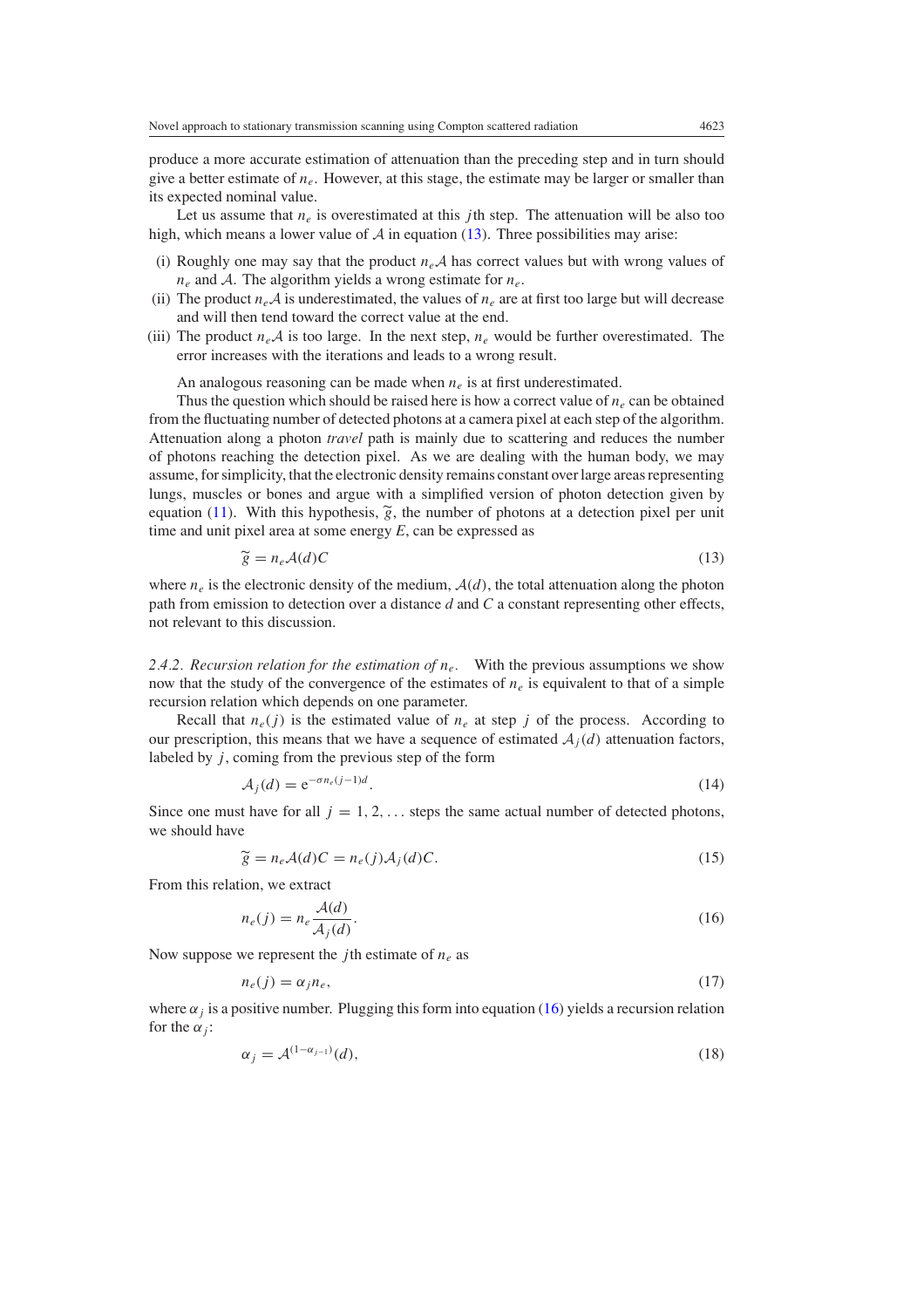

**Figure 4.** The  $\alpha_j$  and  $\alpha'_j$  sequences converge towards 1 for starting values smaller and bigger than 1 (here  $A = 0.9$ ).

with the initial condition  $\alpha_0 = A$ . The question of convergence of the algorithm may be transferred to the convergence of the sequence  $\alpha_i$  for different values of the parameter  $\mathcal{A}$ .

Equation [\(18\)](#page-8-0) is a recursion relation for the sequence  $\alpha_i$ . In general, the convergence of a sequence *x<sub>j</sub>*, defined by the recursion relation  $x_j = f(x_{j-1})$ , towards a fixed point  $x^*$  is guaranteed if  $|f'| < 1$  in the neighborhood of  $x^*$ . We will analyze this convergence in the next paragraphs with the observation that  $A(d)$ , being an attenuation factor, has a value lower than 1.

### *2.5. Convergence of the IAC algorithm for various scattering sites of the object*

As pointed out in the last subsection, the relevant parameter of the recursion relation is the attenuation factor  $A(d)$ , which is a function of d, the distance traveled by the photon. Thus we discuss the convergence of the IAC algorithm at each site of the object.

*2.5.1. Scattering sites near the point source.* If the distance traveled by scattered photons (near the external source) in the medium is rather short, attenuation is low  $(A \simeq 1)$ . As an example, for  $A = 0.9$ , figure 4 shows a good convergence of  $\alpha_i$  towards 1, with  $\alpha_i$  taking values above or below 1.

Thus the electronic density at points near the external source is correctly estimated and attenuation correction is stable, as we can see in numerical simulations.

*2.5.2. Scattering sites far from the point source.* Now if the distance covered by scattered photons in the medium is rather long, attenuation is high and  $A(d)$  is low. For  $A(d) = 0.15$ , figure [5](#page-10-0) shows two fixed points for the  $\alpha_j$  sequence, one of them  $(\alpha_j = 1)$  is repulsive, so that the more we iterate the worst is the estimate of  $n_e$ . With a higher starting value,  $n_e(j)$  will grow indefinitely. But with a lower starting value,  $\alpha_n$  will converge to another fixed point.  $n_e(j)$  will never tend to infinity since we know that  $\alpha_0 = A$ , which is always lower than the second and non-repulsive fixed point.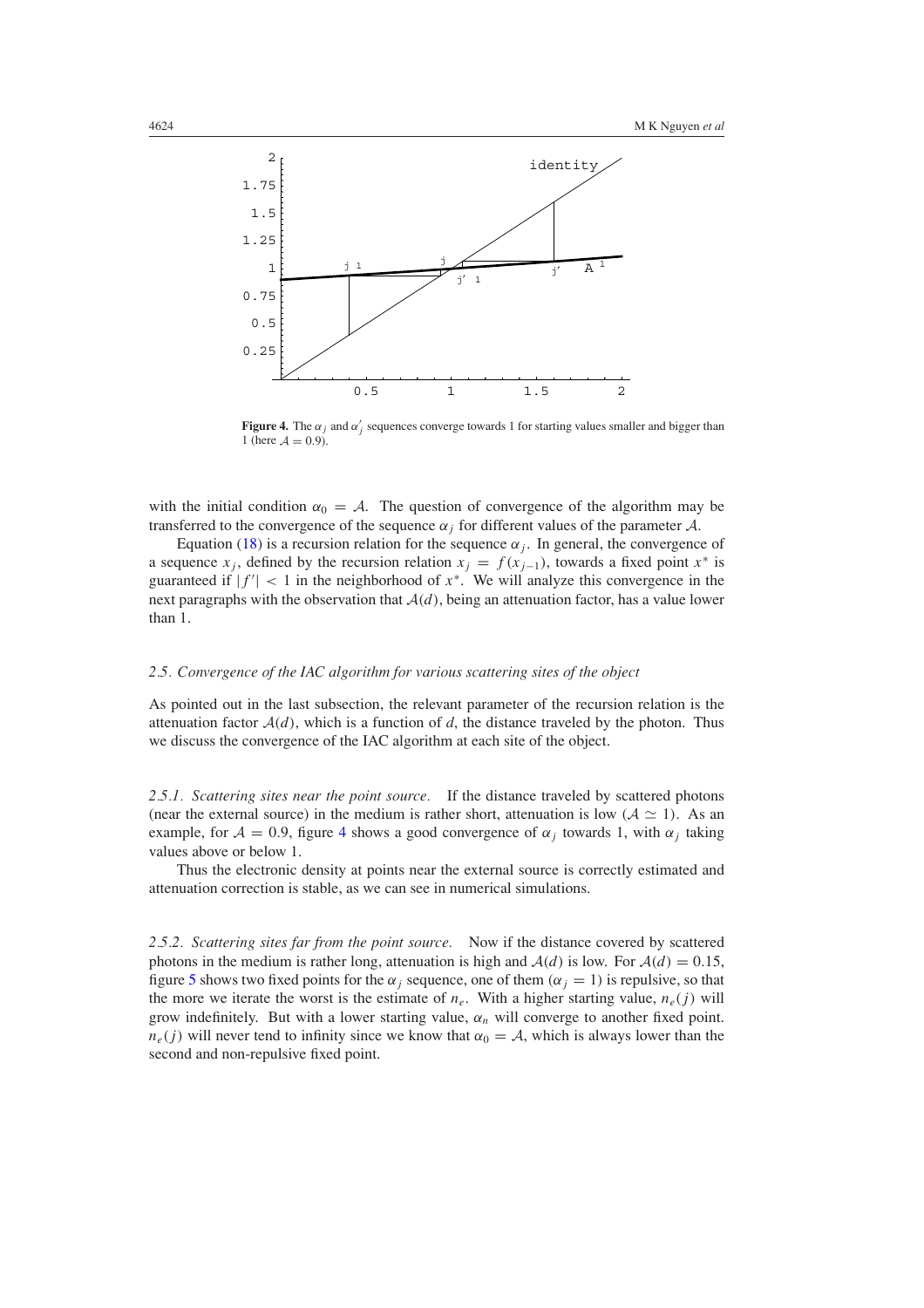<span id="page-10-0"></span>

**Figure 5.** The  $\alpha_j$  sequence converges towards a non-suitable solution for  $\alpha_j$  value which is smaller than 1 and diverges for values higher than 1 ( $A = 0.15$ ). As an example, we show with the dashed line the graph of  $A^{1-\alpha}$  for  $A = 0.23$ .

The results are not good for electronic density estimation using this attenuation correction scheme for scattering points far away from the external lighting source.  $n_e^n$  converges towards a lower value of *ne*. This calls for the need of an additional correction.

*2.5.3. Critical attenuation value.* Two different convergence behaviors arise in the practical implementation of the IAC algorithm depending on the value of the parameter  $A(d)$ . Therefore, it is essential to know which critical value  $A_c$  separates the two regimes. In other words, we seek to determine a value of  $A_c$  such that the sequence  $\alpha_i$  admits only one fixed point. This value is empirically found to be  $A_c = e^{-1} \approx 0.368$ . As long as the attenuation is greater than e−1, attenuation correction is accurate. With a starting value greater than 1, the sequence diverges.

*Theorem*:  $\forall A \in ]0, 1[, 1$  is a fixed point of  $\alpha_j$ .

If  $\alpha^*$  is a fixed point of the  $\alpha_j$  sequence, then we should have  $\alpha^* = \mathcal{A}^{1-\alpha^*}$ . Conversely we have

$$
\mathcal{A} = e^{\frac{\ln \sigma^*}{1 - \sigma^*}}.
$$
\n(19)

But in order to have only one fixed point for the  $\alpha_n$  sequence, we must have  $\alpha^* = 1$ . Hence we deduce  $A = e^{-1}$ .

We can already note that  $n_e$  (and  $\mu$ ) can be correctly reconstructed over a large domain of the object. The critical value of the attenuation factor, i.e.  $A_c = 0.368$ , lies precisely inside the range of A-values found usually in practice, namely  $0.99 < A < 0.03$ . Thus, there exists another domain of the object where the value of  $n_e$  is underestimated.

In SPECT imaging with <sup>99*m*</sup>Tc labeled radiotracers, the values of A are around  $A \sim 0.15$ (Zaidi and Hagasewa 2003). This is normal since we are considering photons which either barely skim the medium or traverse the medium, in which case they are strongly attenuated.

In conclusion, the region close to the point source is correctly reconstructed; however,  $n_e$  is underestimated in regions far away with increasing uncertainty as the distance from the point source increases. In other words, there is a 'critical distance' beyond which attenuation map reconstruction is not satisfactory.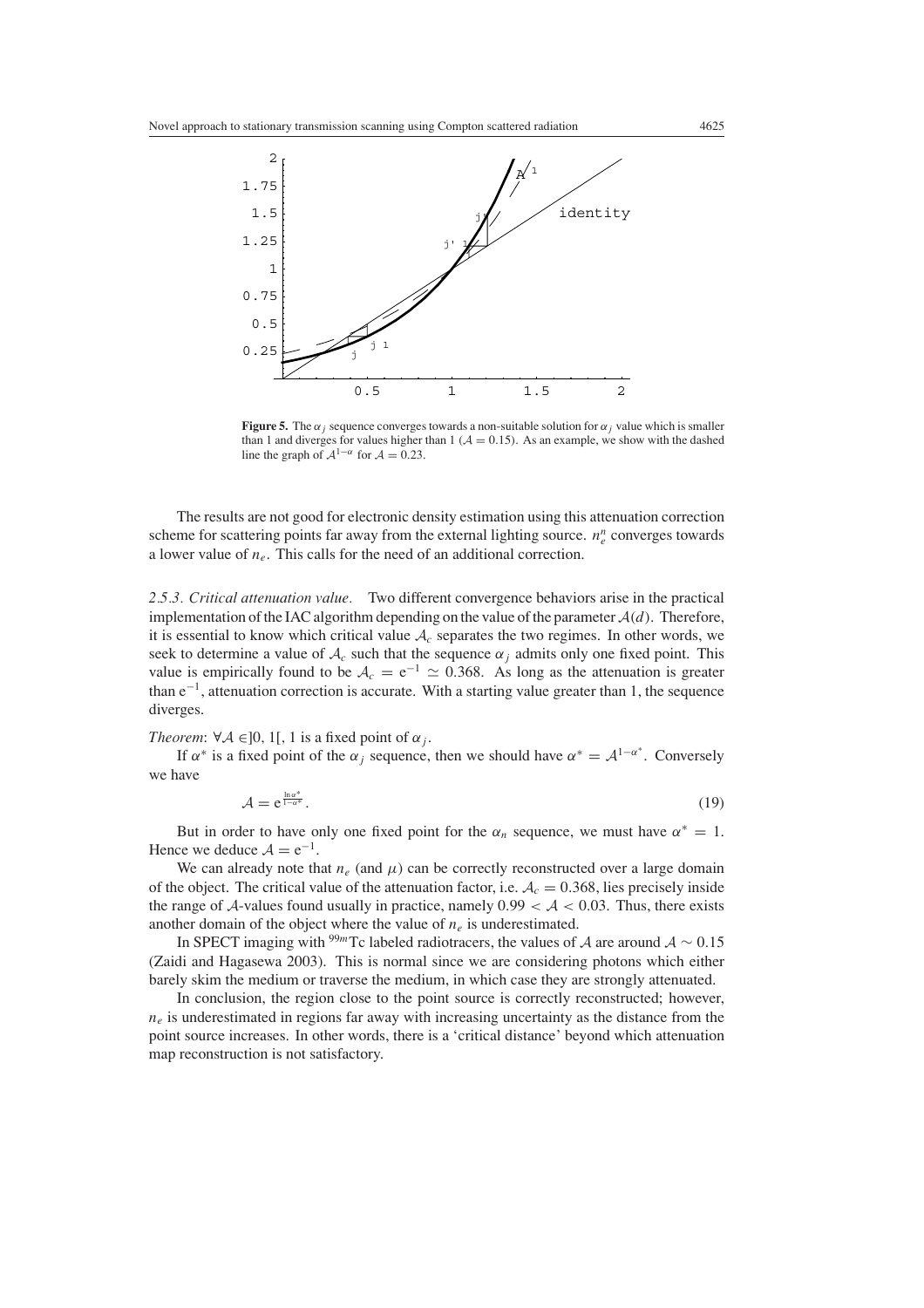

**Figure 6.** Critical value  $A_c = e^{-1}$ : the sequence  $\alpha_j$  has a second fixed point smaller than 1.



**Figure 7.** Plot of  $\alpha^*(\mathcal{A})$  in the interval  $0 < \alpha < e^{-1}$ .

*2.5.4. Additional correction when global photon attenuation is lower than* A*c.* When attenuation is small, i.e. <sup>A</sup> *<sup>&</sup>lt;* <sup>e</sup>−1, due to greater distances from the source, we can try to figure out how the error increases with the distance. Recall that an approximate value of the electronic density is related to its true value according to equation [\(17\)](#page-8-0). The true error, after an infinite number of correction steps, is in fact the numerical factor  $\alpha^*$  (limit of the sequence  $\alpha_j$ , as  $j \to \infty$ ). Therefore we should seek to express  $\alpha^*$  in terms of A by inverting equation [\(19\)](#page-10-0).

This inversion is readily expressed as

$$
\alpha^*(\mathcal{A}) = \frac{\text{LambertW}(\mathcal{A} \ln \mathcal{A})}{\ln \mathcal{A}},\tag{20}
$$

where LambertW(x) is the solution of the equation  $W e^{W} = x$ . The behavior of  $\alpha^*(A)$  is displayed in figure 7. Then an easy way to correct the data in this situation is just to multiply the results by  $1/\alpha^*(\mathcal{A})$ .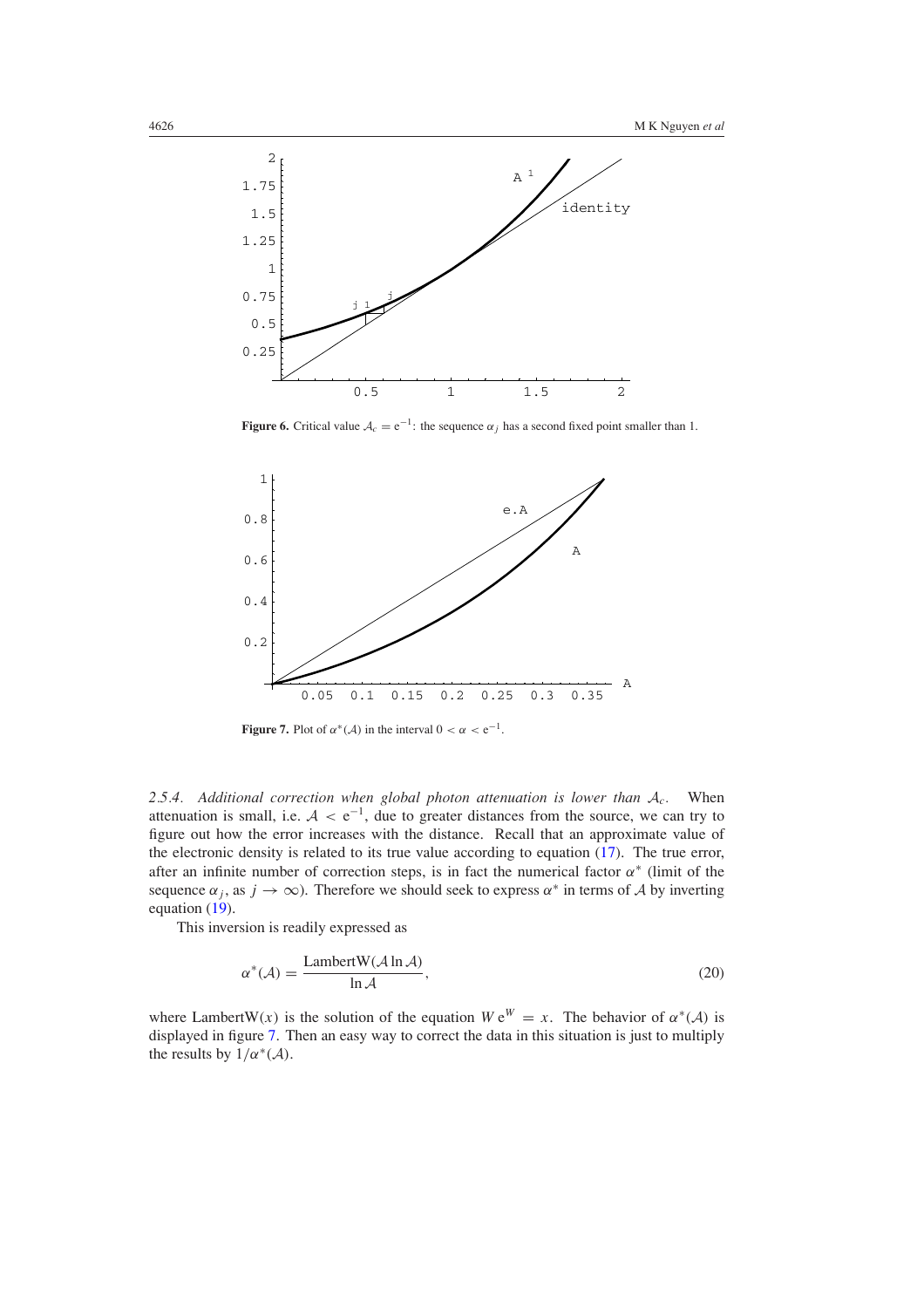<span id="page-12-0"></span>

**Figure 8.** Convergence zone of the IAC algorithm.

Unfortunately  $A$  is not known and consequently we cannot perform the correction. One possible solution consists of determining  $\alpha^*$  as a function of the distance traveled by the photon *d*. To this end, we shall make three observations (figure 8):

- First, we determine the convergence zone in which the ISDC algorithm produces good results. The border line is the bold dashed line shown on figure 8 along which  $\alpha$ <sup>\*</sup> = 1. This could be determined empirically while looking for scattering sites for which  $A = e^{-1} = 0.368$ . We will show later a better method to determine this line.
- We need to know the electronic density all around the poor convergence zone (shaded zone in figure 8). Knowing the real value of *ne* at these points allows us to calculate the error  $\alpha^*$  made with the IAC algorithm. Likewise, knowing the real value of  $n_e$  allows us to compute A. Using prior knowledge (e.g. symmetry) about the object under study, *ne* (and consequently attenuation) would be known at all points of the external frontier of the object. Alternatively the error could be also determined using a thin beam of photons skimming the object. Another solution is to place at the opposite site of the external emitting source a thin test object with known electronic density.
- Finally, we have to determine how A varies with distance in the poor convergence zone. We know that  $A(d)$  is of the form

$$
\mathcal{A}(d) = e^{-\sigma n_e d} = e^{-d'},\tag{21}
$$

where  $d' = \sigma n_e d$  and  $d' > 1$  in the poor convergence zone. It is now possible to express *α*<sup>\*</sup> as a function of *d*':

$$
\alpha^*(d') = \frac{\text{LambertW}(\mathcal{A}(d') \ln \mathcal{A}(d'))}{\ln \mathcal{A}(d')}
$$

$$
= \frac{\text{LambertW}(-d'e^{-d'})}{-d'}.
$$
(22)

Figure [9](#page-13-0) shows the behavior of  $\alpha^*(d')$ . From the three previous observations and the expression of  $\alpha^*(d')$ , we are able to correct the  $n_e$  values in the poor IAC algorithm convergence zone.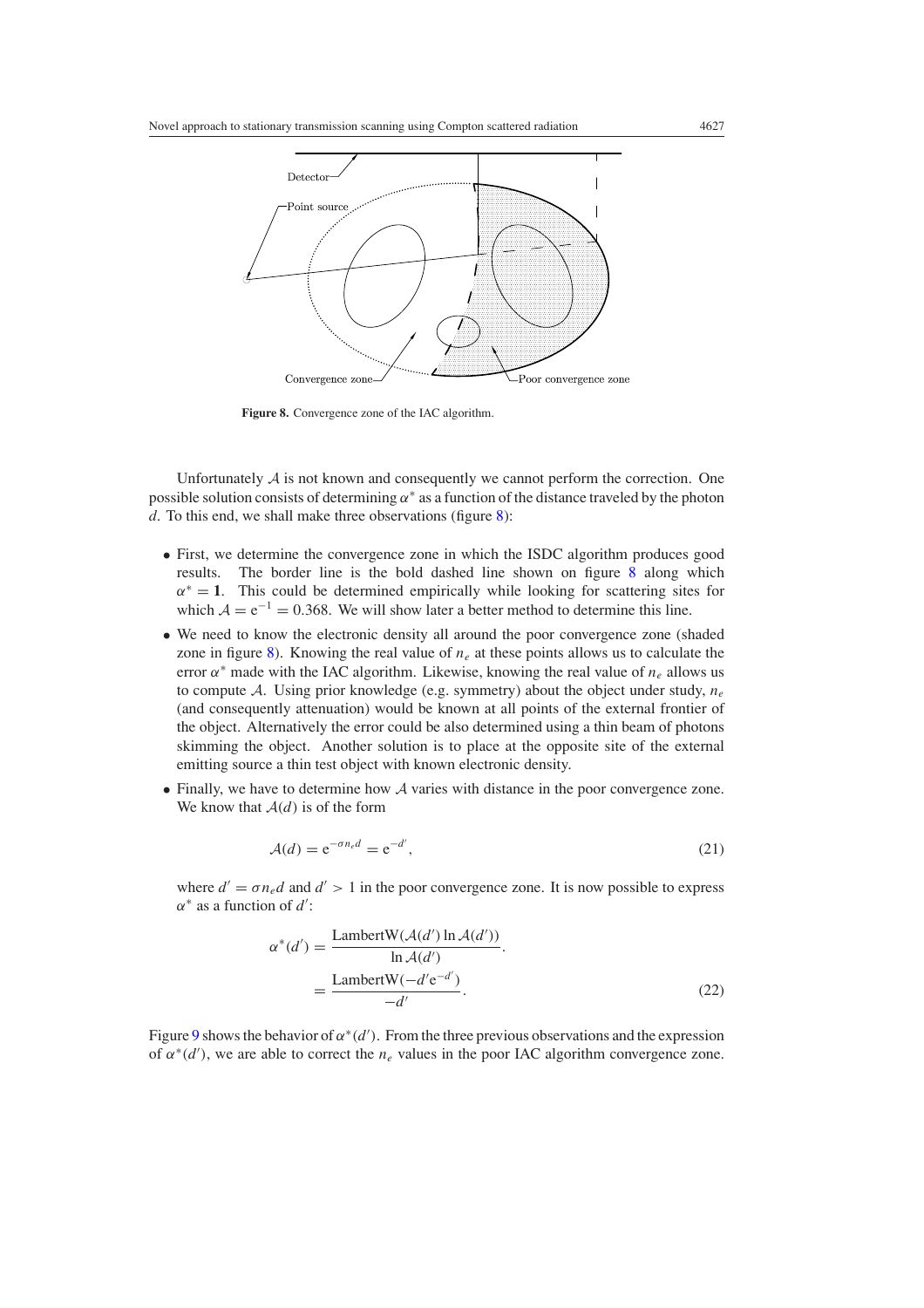<span id="page-13-0"></span>

**Figure 9.**  $n_e$  error estimation using the IAC algorithm convergence.  $\alpha^*(d')$  is given for  $d' > 1$ . For comparison, the function  $e^{1-d'}$  is also depicted.

On both ends of the dashed segment in figure [8,](#page-12-0)  $\alpha^*$  is known, and knowing the form of  $\alpha^*(d')$ , we know *α*<sup>∗</sup> everywhere.

*2.5.5. Determination of the actual IAC algorithm zone convergence.* The convergence zone of the corrections to  $n_e$  is the same as the zone where photon attenuation verifies  $A > e^{-1}$ . This could be empirically determined from the IAC algorithm results, but we propose here a better solution. Since  $A = e^{-\sigma n_e d}$ , we wish to have  $-\sigma n_e d > -1$ . Thus the limiting distance  $d_{\text{lim}}$  for the convergence of the IAC algorithm is given by

$$
d_{\lim} < \frac{1}{\sigma n_e}.\tag{23}
$$

Providing that some prior information is available on the medium, a good approximation of *d*<sub>lim</sub> could be obtained. Note that  $d_{\text{lim}}$  depends on  $\sigma$ , the cross section of the medium under study, which depends also on the incident photon energy. With higher energy photons, the IAC algorithm's good convergence zone could be enlarged.

In practice, we use the IAC algorithm for a medium in which  $n_e$  is constant over nonintersecting blocks. It is possible to improve further the convergence by working with appropriate parameters inside each block.

#### *2.6. Phantom simulations*

We have chosen a phantom representing a thoracic cage in order to simulate features occurring in typical SPECT imaging studies, i.e., a non-homogenous object consisting of three different biological tissues (lungs, soft tissue and bone).

The object schematically representing a human thorax is made up of three types of materials: bone (white), soft tissue (gray) and lungs (black). A cross section with ribs and spinal column, lungs and tissue is presented in figure [10.](#page-14-0)

We adopt the following values of linear attenuation coefficients at 140 keV photon energy:  $0.28 \text{ cm}^{-1}$  for bone,  $0.15 \text{ cm}^{-1}$  for water (soft tissues),  $0.00017 \text{ cm}^{-1}$  for air and  $0.042 \text{ cm}^{-1}$ for lungs. Typical values of electron density are:  $5.91 \times 10^{23}$  cm<sup>-3</sup> for bone,  $3.34 \times$  $10^{23}$  cm<sup>-3</sup> for water,  $3.61 \times 10^{20}$  cm<sup>-3</sup> for air and  $0.634 \times 10^{23}$  cm<sup>-3</sup> (inhale) or  $1.632 \times$  $10^{23}$  cm<sup>-3</sup> (exhale) for lungs.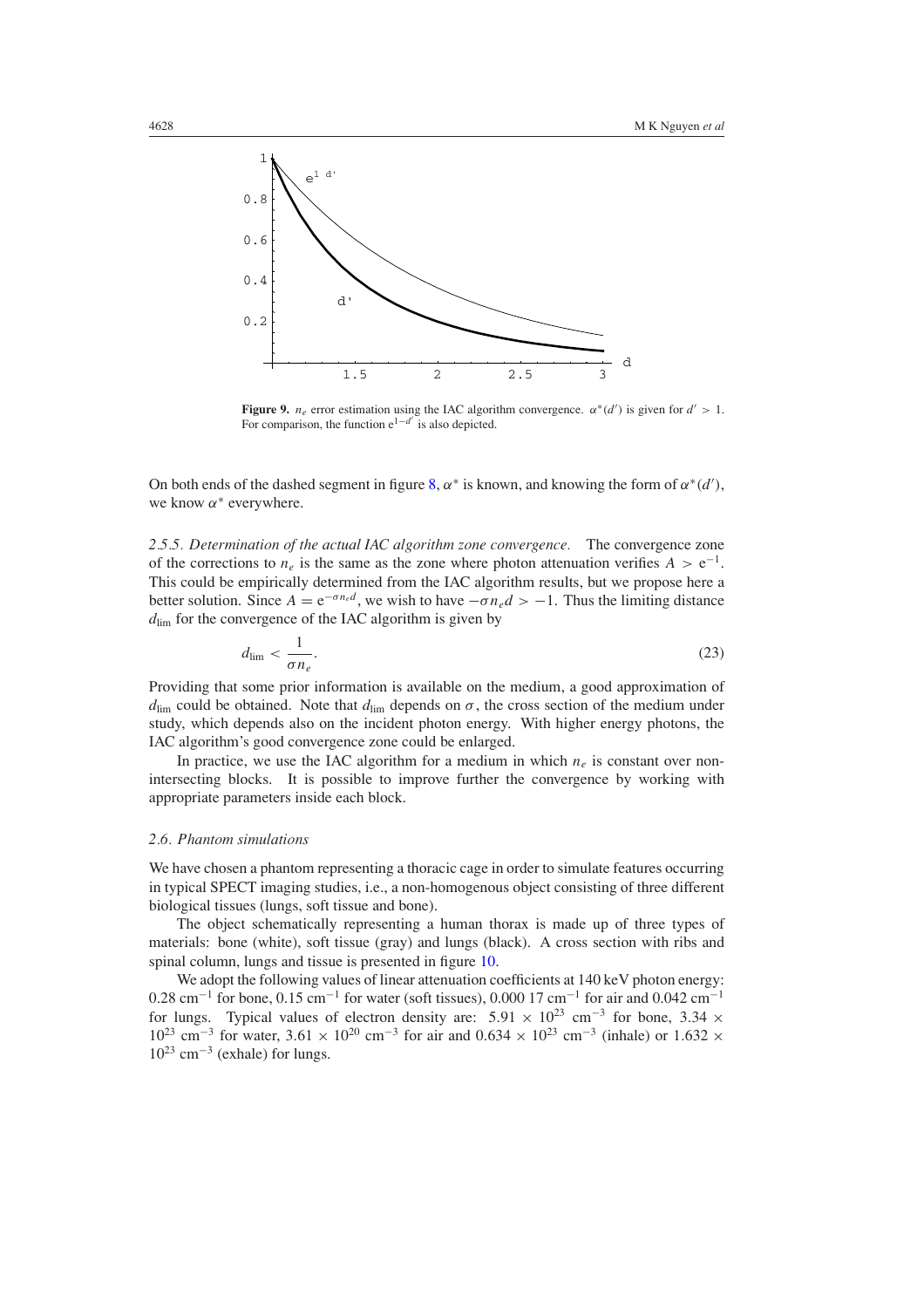<span id="page-14-0"></span>

**Figure 10.** Representative slices of the original attenuation map of the object without ribs (top) and with ribs (bottom).

**Table 1.** Physical characteristics of some materials at 140 keV.

| Material | $n_e$ (cm <sup>-3</sup> ) | Density (g cm <sup>-3</sup> ) $\mu/\rho$ (cm <sup>2</sup> g <sup>-1</sup> ) |       |
|----------|---------------------------|-----------------------------------------------------------------------------|-------|
| Bone     | $5.91 \times 10^{23}$     | 1.85                                                                        | 0.143 |
| Water    | $3.34 \times 10^{23}$     | 1.00                                                                        | 0.150 |
| Air      | $3.61 \times 10^{20}$     | $1.2 \times 10^{-3}$                                                        | 0.139 |
| Lung     | see above                 | 0.3                                                                         | 0.139 |

In table 1, physical characteristic values for bone, water, air and lungs are given. The gamma camera is placed above the voxel-based phantom at a distance of 80 mm. The source, as shown in figure [1,](#page-4-0) is placed at 20 mm nearby the volume under study on its side.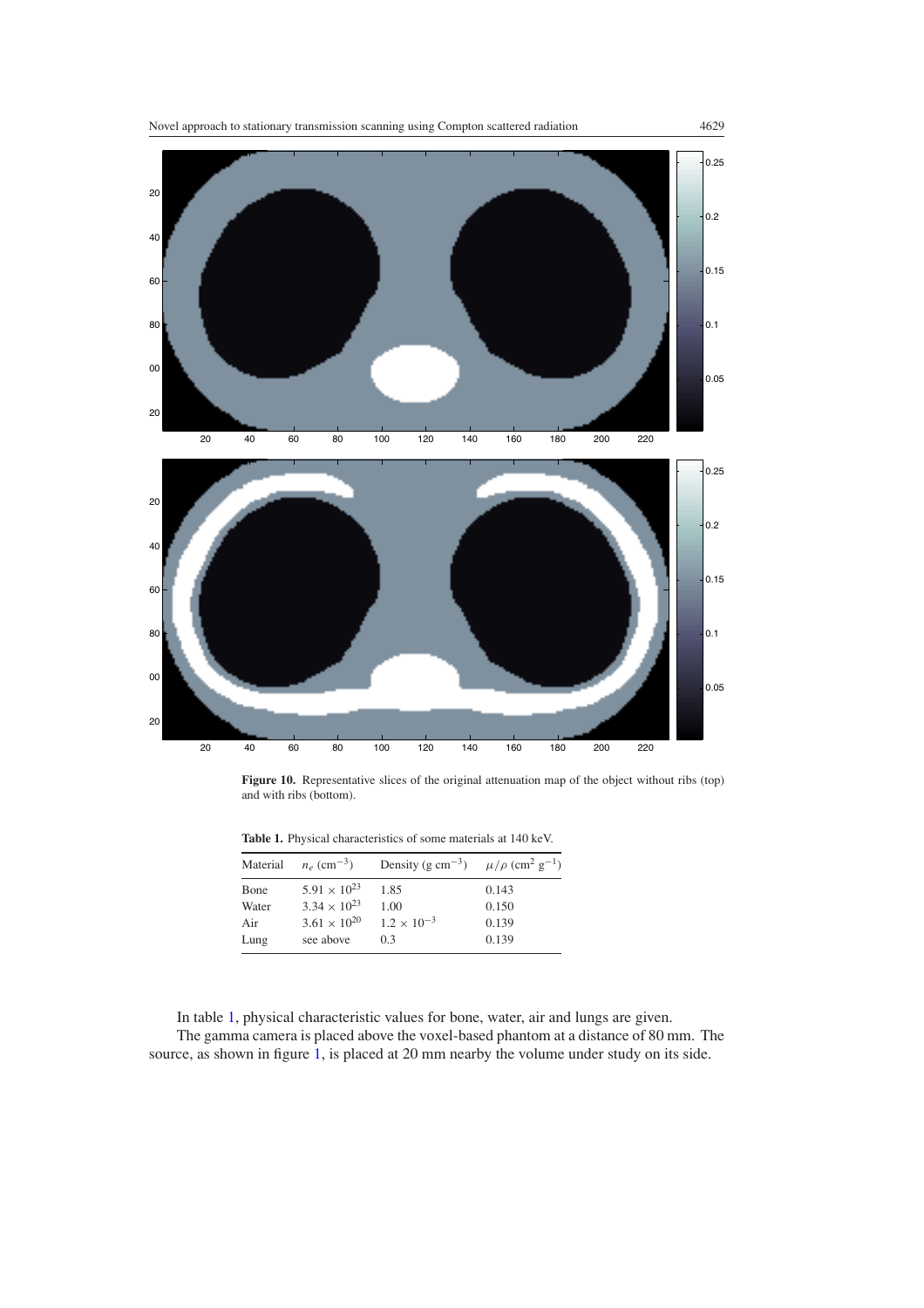

Figure 11. Representative slices of the reconstructed attenuation map corresponding to those shown in figure [10.](#page-14-0)

# **3. Results and discussion**

Here we present the results of the reconstruction of the medium electron density (and attenuation  $\mu$ ) map from collected transmission data with the gamma camera operating in list mode. The detected photons are emitted by the external source and scattered (and attenuated) in the medium. The reconstruction method presented in section [2.1.1](#page-3-0) and the IAC correction algorithm presented in section [2.2](#page-4-0) were performed.

Figure 11 shows two representative slices of the 3D reconstructed transmission images. It can be seen that the left parts are more accurately recovered by the reconstruction procedure. This was expected since in our simulations, the transmission point source was on this side of the phantom (the gamma camera was placed above the medium, i.e. far from the spinal column).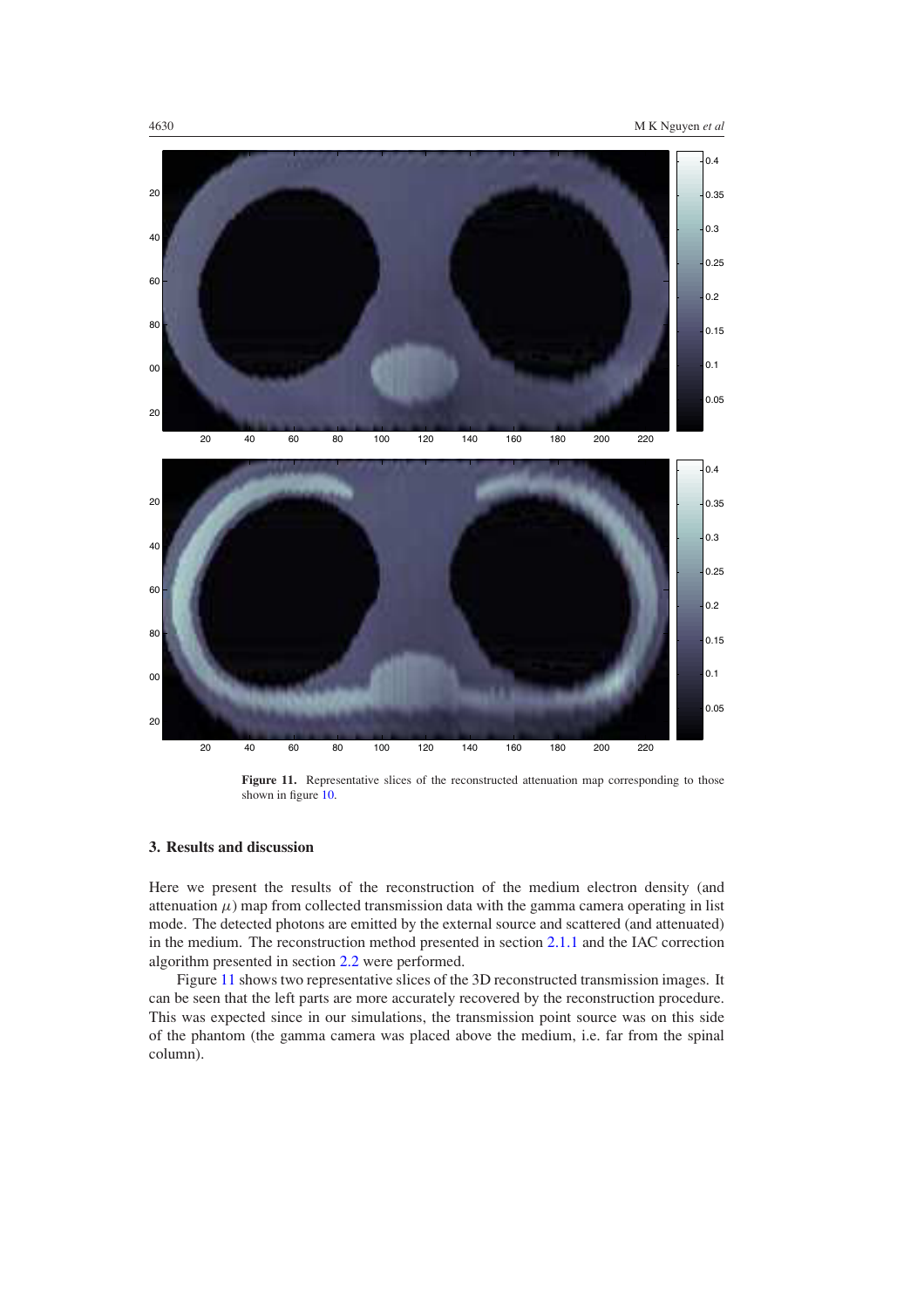<span id="page-16-0"></span>The mean relative error *(MRE<sub>µ</sub>)* between the original object, represented by  $(\mu)$  and the reconstructed object represented by  $(\mu^*)$ , was used as a quantitative measure of image quality:

$$
MRE_{\mu} = \frac{1}{N} \sum_{\ell} \frac{|\mu^*(\ell) - \mu(\ell)|}{|\mu(\ell)|},\tag{24}
$$

where *N* is the number of voxels of the voxel-based phantom and  $\ell$  the voxel label. It was demonstrated that a good performance can be achieved after only eight iterations  $(MRE<sub>u</sub> = 17.92%)$ . The second figure of merit used is the mean relative quadratic error  $(MRQE<sub>u</sub>)$  between the original and the reconstructed object, which is defined by

$$
MRQE_{\mu} = \frac{1}{N} \sum_{\ell} \left( \frac{\mu^*(\ell) - \mu(\ell)}{\mu(\ell)} \right)^2.
$$
 (25)

It was also shown that after eight iterations, a good performance can be reached with  $MRQE_{\mu} = 16.82\%.$ 

#### **4. Conclusion**

The method presented in this paper to estimate the attenuation map via the electron density of a medium by measuring Compton scattered radiation from an appropriately placed external source has brought up convincing preliminary results of its working principle. The proposed attenuation correction method used with a conventional SPECT gamma camera allows us to obtain simultaneously two unknown functions: the attenuation map (via the electronic distribution) and the activity distribution from one set of measurements. It should be emphasized that this concept is based on Compton scattered radiation measurements, which is the original aspect stressed in this work. Several perspectives can be opened from here. This work may suggest the possibility of proposing a new scattered radiation-based emission*/*transmission imaging system having many advantageous properties: use of the same detector, same radionuclide, stationary acquisition for transmission scanning, etc. More importantly, what has been done for nuclear medicine imaging can be extended, in the same spirit, to other industrial applications such as non-destructive testing. Finally on the theoretical level, a tantalizing challenge to be tackled is naturally the analytic inversion of the attenuated compounded conical Radon transform (a-CCRT) as a natural extension of the attenuated x-ray transform (for which a solution was found only recently by Novikov [\(2002\)](#page-17-0)). Such a solution would definitely confirm the imaging power of Compton scattered radiation proposed a few years ago (Nguyen and Truong [2002a](#page-17-0)).

#### **Acknowledgments**

This work was supported in part by the Swiss National Science Foundation under grant SNSF 3100A0-116547 and by grant ACI NIM TRC 2004 of the French Ministry of Research.

#### **References**

Barrett H H and Swindell W 1981 *Radiological Imaging I and II* (New York: Academic)

Battista J J and Bronskill M J 1981 Compton scatter imaging of transverse sections: an overall appraisal and evaluation for radiotherapy planning *Phys. Med. Biol.* **26** [81–99](http://dx.doi.org/10.1088/0031-9155/26/1/009)

Cesareo R, Hanson A L, Gigante G E, Prdraza L J and Mathaboally S Q G 1992 Interaction of keV photons with matter and new applications *Phys. Rep.* **213** [117–78](http://dx.doi.org/10.1016/0370-1573(92)90086-F)

Clarke R L, Milne E N C and Van Dyk G 1976 The use of Compton scattered gamma rays for tomography *Invest. Radiol.* **11** [225–35](http://dx.doi.org/10.1097/00004424-197605000-00011)